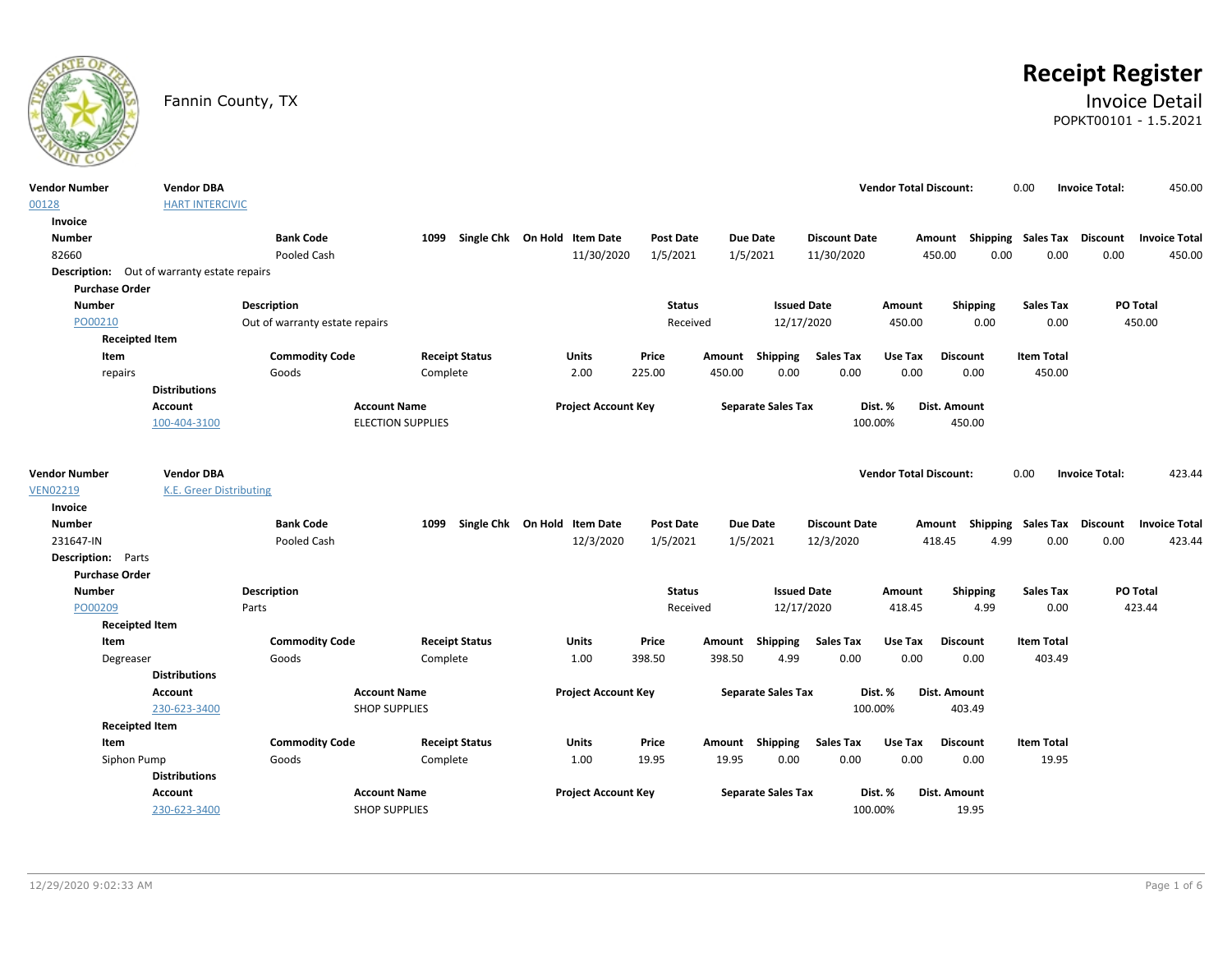00216

| <b>Receipt Register</b>             |                       |                       |                        |                       |                                   |                  |       |                           |                      |                               |                                    |                   |                       | POPKT00101 - 1.5.2021 |
|-------------------------------------|-----------------------|-----------------------|------------------------|-----------------------|-----------------------------------|------------------|-------|---------------------------|----------------------|-------------------------------|------------------------------------|-------------------|-----------------------|-----------------------|
| Vendor Number                       | <b>Vendor DBA</b>     |                       |                        |                       |                                   |                  |       |                           |                      | <b>Vendor Total Discount:</b> |                                    | 0.00              | <b>Invoice Total:</b> | 220.05                |
| 00216                               | <b>OFFICE DEPOT</b>   |                       |                        |                       |                                   |                  |       |                           |                      |                               |                                    |                   |                       |                       |
| Invoice                             |                       |                       |                        |                       |                                   |                  |       |                           |                      |                               |                                    |                   |                       |                       |
| <b>Number</b>                       |                       | <b>Bank Code</b>      |                        |                       | 1099 Single Chk On Hold Item Date | <b>Post Date</b> |       | <b>Due Date</b>           | <b>Discount Date</b> |                               | Amount Shipping Sales Tax Discount |                   |                       | <b>Invoice Total</b>  |
| 144159946001                        |                       | Pooled Cash           |                        |                       | 12/16/2020                        | 1/5/2021         |       | 1/5/2021                  | 12/16/2020           |                               | 115.08<br>0.00                     | 0.00              | 0.00                  | 115.08                |
| <b>Description:</b> Calendars       |                       |                       |                        |                       |                                   |                  |       |                           |                      |                               |                                    |                   |                       |                       |
| <b>Purchase Order</b>               |                       |                       |                        |                       |                                   |                  |       |                           |                      |                               |                                    |                   |                       |                       |
| <b>Number</b>                       |                       | <b>Description</b>    |                        |                       |                                   | <b>Status</b>    |       | <b>Issued Date</b>        |                      | Amount                        | <b>Shipping</b>                    | <b>Sales Tax</b>  |                       | PO Total              |
| PO00204                             |                       | Calendars             |                        |                       |                                   | Received         |       | 12/16/2020                |                      | 115.08                        | 0.00                               | 0.00              |                       | 115.08                |
|                                     | <b>Receipted Item</b> |                       |                        |                       |                                   |                  |       |                           |                      |                               |                                    |                   |                       |                       |
| Item                                |                       | <b>Commodity Code</b> |                        | <b>Receipt Status</b> | Units                             | Price            |       | Amount Shipping           | <b>Sales Tax</b>     | Use Tax                       | <b>Discount</b>                    | <b>Item Total</b> |                       |                       |
|                                     | 677674 Desk Base      | Goods                 | Complete               |                       | 1.00                              | 18.39            | 18.39 | 0.00                      | 0.00                 | 0.00                          | 0.00                               | 18.39             |                       |                       |
|                                     | <b>Distributions</b>  |                       |                        |                       |                                   |                  |       |                           |                      |                               |                                    |                   |                       |                       |
|                                     | Account               |                       | <b>Account Name</b>    |                       | <b>Project Account Key</b>        |                  |       | <b>Separate Sales Tax</b> |                      | Dist. %                       | Dist. Amount                       |                   |                       |                       |
|                                     | 100-403-3100          |                       | <b>OFFICE SUPPLIES</b> |                       |                                   |                  |       |                           |                      | 100.00%                       | 18.39                              |                   |                       |                       |
|                                     | <b>Receipted Item</b> |                       |                        |                       |                                   |                  |       |                           |                      |                               |                                    |                   |                       |                       |
| Item                                |                       | <b>Commodity Code</b> |                        | <b>Receipt Status</b> | Units                             | Price            |       | Amount Shipping           | <b>Sales Tax</b>     | Use Tax                       | <b>Discount</b>                    | <b>Item Total</b> |                       |                       |
| 8781613                             |                       | Goods                 | Complete               |                       | 1.00                              | 15.99            | 15.99 | 0.00                      | 0.00                 | 0.00                          | 0.00                               | 15.99             |                       |                       |
|                                     | <b>Distributions</b>  |                       |                        |                       |                                   |                  |       |                           |                      |                               |                                    |                   |                       |                       |
|                                     | <b>Account</b>        |                       | <b>Account Name</b>    |                       | <b>Project Account Key</b>        |                  |       | <b>Separate Sales Tax</b> |                      | Dist. %                       | Dist. Amount                       |                   |                       |                       |
|                                     | 100-403-3100          |                       | <b>OFFICE SUPPLIES</b> |                       |                                   |                  |       |                           |                      | 100.00%                       | 15.99                              |                   |                       |                       |
|                                     | <b>Receipted Item</b> |                       |                        |                       |                                   |                  |       |                           |                      |                               |                                    |                   |                       |                       |
| Item                                |                       | <b>Commodity Code</b> |                        | <b>Receipt Status</b> | Units                             | Price            |       | Amount Shipping           | <b>Sales Tax</b>     | Use Tax                       | <b>Discount</b>                    | <b>Item Total</b> |                       |                       |
| Desk Refill                         |                       | Goods                 | Complete               |                       | 1.00                              | 4.75             | 4.75  | 0.00                      | 0.00                 | 0.00                          | 0.00                               | 4.75              |                       |                       |
|                                     | <b>Distributions</b>  |                       |                        |                       |                                   |                  |       |                           |                      |                               |                                    |                   |                       |                       |
|                                     | <b>Account</b>        |                       | <b>Account Name</b>    |                       | <b>Project Account Key</b>        |                  |       | <b>Separate Sales Tax</b> |                      | Dist. %                       | Dist. Amount                       |                   |                       |                       |
|                                     | 100-403-3100          |                       | <b>OFFICE SUPPLIES</b> |                       |                                   |                  |       |                           |                      | 100.00%                       | 4.75                               |                   |                       |                       |
|                                     | <b>Receipted Item</b> |                       |                        |                       |                                   |                  |       |                           |                      |                               |                                    |                   |                       |                       |
| Item                                |                       | <b>Commodity Code</b> |                        | <b>Receipt Status</b> | <b>Units</b>                      | Price            |       | Amount Shipping           | <b>Sales Tax</b>     | Use Tax                       | <b>Discount</b>                    | <b>Item Total</b> |                       |                       |
| Wall - 2232591                      |                       | Goods                 | Complete               |                       | 5.00                              | 15.19            | 75.95 | 0.00                      | 0.00                 | 0.00                          | 0.00                               | 75.95             |                       |                       |
|                                     | <b>Distributions</b>  |                       |                        |                       |                                   |                  |       |                           |                      |                               |                                    |                   |                       |                       |
|                                     | <b>Account</b>        |                       | <b>Account Name</b>    |                       | <b>Project Account Key</b>        |                  |       | <b>Separate Sales Tax</b> |                      | Dist. %                       | Dist. Amount                       |                   |                       |                       |
|                                     | 100-403-3100          |                       | OFFICE SUPPLIES        |                       |                                   |                  |       |                           |                      | 100.00%                       | 75.95                              |                   |                       |                       |
| Invoice                             |                       |                       |                        |                       |                                   |                  |       |                           |                      |                               |                                    |                   |                       |                       |
| <b>Number</b>                       |                       | <b>Bank Code</b>      |                        |                       | 1099 Single Chk On Hold Item Date | <b>Post Date</b> |       | <b>Due Date</b>           | <b>Discount Date</b> |                               | Amount Shipping Sales Tax Discount |                   |                       | <b>Invoice Total</b>  |
| 144173261001                        |                       | Pooled Cash           |                        |                       | 12/17/2020                        | 1/5/2021         |       | 1/5/2021                  | 12/17/2020           |                               | 0.00<br>89.18                      | 0.00              | 0.00                  | 89.18                 |
| <b>Description:</b> Office Supplies |                       |                       |                        |                       |                                   |                  |       |                           |                      |                               |                                    |                   |                       |                       |
| <b>Purchase Order</b>               |                       |                       |                        |                       |                                   |                  |       |                           |                      |                               |                                    |                   |                       |                       |

| <b>Number</b>          | Description           |                       |       |       | Status   | <b>Issued Date</b> |                  | Amount  | <b>Shipping</b> | <b>Sales Tax</b>  | <b>PO Total</b> |
|------------------------|-----------------------|-----------------------|-------|-------|----------|--------------------|------------------|---------|-----------------|-------------------|-----------------|
| PO00202                | Office Supplies       |                       |       |       | Received |                    | 12/16/2020       |         | 0.00            | 0.00              | 89.18           |
| <b>Receipted Item</b>  |                       |                       |       |       |          |                    |                  |         |                 |                   |                 |
| Item                   | <b>Commodity Code</b> | <b>Receipt Status</b> | Units | Price | Amount   | <b>Shipping</b>    | <b>Sales Tax</b> | Use Tax | <b>Discount</b> | <b>Item Total</b> |                 |
| <b>Correction Tape</b> | Goods                 | Complete              | 1.00  | 6.68  | 6.68     | 0.00               | 0.00             | 0.00    | 0.00            | 6.68              |                 |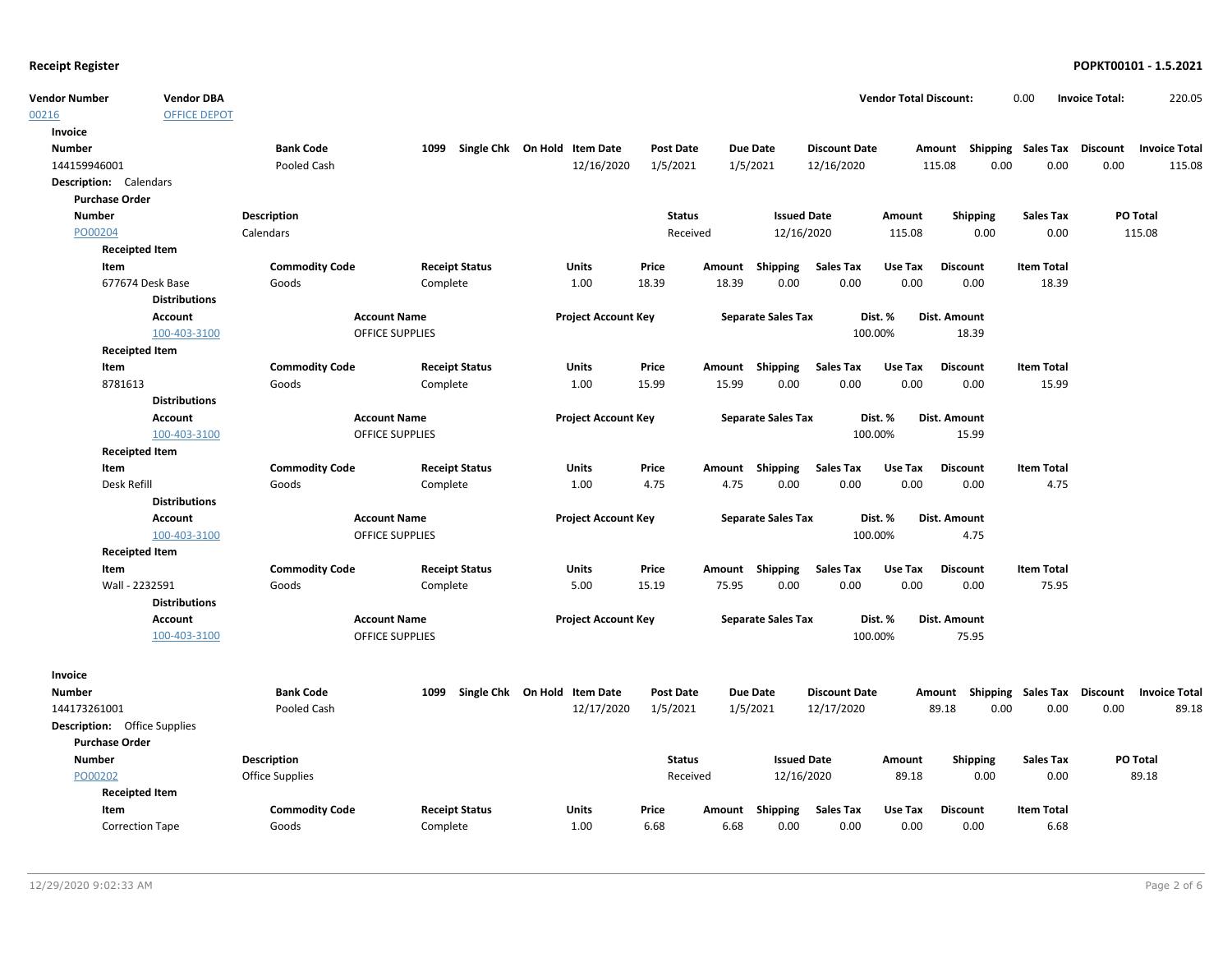|                                         | <b>Distributions</b>             |                       |                        |                              |                  |                           |                      |                               |                           |                   |                                         |
|-----------------------------------------|----------------------------------|-----------------------|------------------------|------------------------------|------------------|---------------------------|----------------------|-------------------------------|---------------------------|-------------------|-----------------------------------------|
|                                         | <b>Account</b>                   |                       | <b>Account Name</b>    | <b>Project Account Key</b>   |                  | <b>Separate Sales Tax</b> |                      | Dist. %                       | Dist. Amount              |                   |                                         |
|                                         | 100-435-3100                     |                       | <b>OFFICE SUPPLIES</b> |                              |                  |                           |                      | 100.00%                       | 6.68                      |                   |                                         |
| <b>Receipted Item</b>                   |                                  |                       |                        |                              |                  |                           |                      |                               |                           |                   |                                         |
| Item                                    |                                  | <b>Commodity Code</b> | <b>Receipt Status</b>  | <b>Units</b>                 | Price            | Amount Shipping           | <b>Sales Tax</b>     | Use Tax                       | <b>Discount</b>           | <b>Item Total</b> |                                         |
| Paper                                   |                                  | Goods                 | Complete               | 1.00                         | 29.99            | 29.99<br>0.00             | 0.00                 | 0.00                          | 0.00                      | 29.99             |                                         |
|                                         | <b>Distributions</b>             |                       |                        |                              |                  |                           |                      |                               |                           |                   |                                         |
|                                         | <b>Account</b>                   |                       | <b>Account Name</b>    | <b>Project Account Key</b>   |                  | <b>Separate Sales Tax</b> |                      | Dist. %                       | Dist. Amount              |                   |                                         |
|                                         | 100-435-3100                     |                       | OFFICE SUPPLIES        |                              |                  |                           |                      | 100.00%                       | 29.99                     |                   |                                         |
| <b>Receipted Item</b>                   |                                  |                       |                        |                              |                  |                           |                      |                               |                           |                   |                                         |
| Item                                    |                                  | <b>Commodity Code</b> | <b>Receipt Status</b>  | Units                        | Price            | <b>Shipping</b><br>Amount | <b>Sales Tax</b>     | Use Tax                       | <b>Discount</b>           | <b>Item Total</b> |                                         |
| Toner 30A                               |                                  | Goods                 | Complete               | 1.00                         | 52.51            | 52.51<br>0.00             | 0.00                 | 0.00                          | 0.00                      | 52.51             |                                         |
|                                         | <b>Distributions</b>             |                       |                        |                              |                  |                           |                      |                               |                           |                   |                                         |
|                                         | <b>Account</b>                   |                       | <b>Account Name</b>    | <b>Project Account Key</b>   |                  | <b>Separate Sales Tax</b> |                      | Dist. %                       | Dist. Amount              |                   |                                         |
|                                         | 100-435-3100                     |                       | <b>OFFICE SUPPLIES</b> |                              |                  |                           |                      | 100.00%                       | 52.51                     |                   |                                         |
| Invoice                                 |                                  |                       |                        |                              |                  |                           |                      |                               |                           |                   |                                         |
| <b>Number</b>                           |                                  | <b>Bank Code</b>      | 1099                   | Single Chk On Hold Item Date | <b>Post Date</b> | <b>Due Date</b>           | <b>Discount Date</b> |                               | Amount Shipping Sales Tax |                   | <b>Discount</b><br><b>Invoice Total</b> |
| 144175394001                            |                                  | Pooled Cash           |                        | 12/17/2020                   | 1/5/2021         | 1/5/2021                  | 12/17/2020           |                               | 15.79<br>0.00             | 0.00              | 0.00<br>15.79                           |
| <b>Description:</b> Office Supplies     |                                  |                       |                        |                              |                  |                           |                      |                               |                           |                   |                                         |
| <b>Purchase Order</b>                   |                                  |                       |                        |                              |                  |                           |                      |                               |                           |                   |                                         |
| <b>Number</b>                           |                                  | <b>Description</b>    |                        |                              | <b>Status</b>    |                           | <b>Issued Date</b>   | Amount                        | <b>Shipping</b>           | <b>Sales Tax</b>  | <b>PO Total</b>                         |
| PO00202                                 |                                  | Office Supplies       |                        |                              | Received         |                           | 12/16/2020           | 15.79                         | 0.00                      | 0.00              | 15.79                                   |
| <b>Receipted Item</b>                   |                                  |                       |                        |                              |                  |                           |                      |                               |                           |                   |                                         |
| Item                                    |                                  | <b>Commodity Code</b> | <b>Receipt Status</b>  | <b>Units</b>                 | Price            | Amount<br>Shipping        | <b>Sales Tax</b>     | Use Tax                       | <b>Discount</b>           | <b>Item Total</b> |                                         |
|                                         | Telephone shoulder rest          | Goods                 | Complete               | 1.00                         | 15.79            | 15.79<br>0.00             | 0.00                 | 0.00                          | 0.00                      | 15.79             |                                         |
|                                         | <b>Distributions</b>             |                       |                        |                              |                  |                           |                      |                               |                           |                   |                                         |
|                                         | <b>Account</b>                   |                       | <b>Account Name</b>    | <b>Project Account Key</b>   |                  | <b>Separate Sales Tax</b> |                      | Dist. %                       | Dist. Amount              |                   |                                         |
|                                         | 100-435-3100                     |                       | <b>OFFICE SUPPLIES</b> |                              |                  |                           |                      | 100.00%                       | 15.79                     |                   |                                         |
|                                         |                                  |                       |                        |                              |                  |                           |                      |                               |                           |                   |                                         |
| <b>Vendor Number</b>                    | <b>Vendor DBA</b>                |                       |                        |                              |                  |                           |                      | <b>Vendor Total Discount:</b> |                           | 0.00              | 129.52<br><b>Invoice Total:</b>         |
| 00478                                   | <b>REINERT PAPER &amp; CHEMI</b> |                       |                        |                              |                  |                           |                      |                               |                           |                   |                                         |
| <b>Invoice</b>                          |                                  |                       |                        |                              |                  |                           |                      |                               |                           |                   |                                         |
| <b>Number</b>                           |                                  | <b>Bank Code</b>      | 1099                   | Single Chk On Hold Item Date | <b>Post Date</b> | <b>Due Date</b>           | <b>Discount Date</b> |                               | Amount Shipping Sales Tax |                   | <b>Discount</b><br><b>Invoice Total</b> |
| 420398                                  |                                  | Pooled Cash           |                        | 12/21/2020                   | 1/5/2021         | 1/5/2021                  | 12/21/2020           |                               | 129.52<br>0.00            | 0.00              | 0.00<br>129.52                          |
| <b>Description:</b> Janitorial Supplies |                                  |                       |                        |                              |                  |                           |                      |                               |                           |                   |                                         |
| <b>Purchase Order</b>                   |                                  |                       |                        |                              |                  |                           |                      |                               |                           |                   |                                         |
| <b>Number</b>                           |                                  | Description           |                        |                              | <b>Status</b>    |                           | <b>Issued Date</b>   | Amount                        | <b>Shipping</b>           | <b>Sales Tax</b>  | PO Total                                |
| PO00221                                 |                                  | <b>Shop Supplies</b>  |                        |                              | Received         |                           | 12/21/2020           | 8.50                          | 0.00                      | 0.00              | 8.50                                    |
| <b>Receipted Item</b>                   |                                  |                       |                        |                              |                  |                           |                      |                               |                           |                   |                                         |
| Item                                    |                                  | <b>Commodity Code</b> | <b>Receipt Status</b>  | Units                        | Price            | Amount<br>Shipping        | <b>Sales Tax</b>     | Use Tax                       | <b>Discount</b>           | <b>Item Total</b> |                                         |
| Bleach                                  |                                  | Goods                 | Complete               | 2.00                         | 4.25             | 8.50<br>0.00              | 0.00                 | 0.00                          | 0.00                      | 8.50              |                                         |
|                                         | <b>Distributions</b>             |                       |                        |                              |                  |                           |                      |                               |                           |                   |                                         |
|                                         | <b>Account</b>                   |                       | <b>Account Name</b>    | <b>Project Account Key</b>   |                  | <b>Separate Sales Tax</b> |                      | Dist. %                       | Dist. Amount              |                   |                                         |
|                                         |                                  |                       |                        |                              |                  |                           |                      |                               |                           |                   |                                         |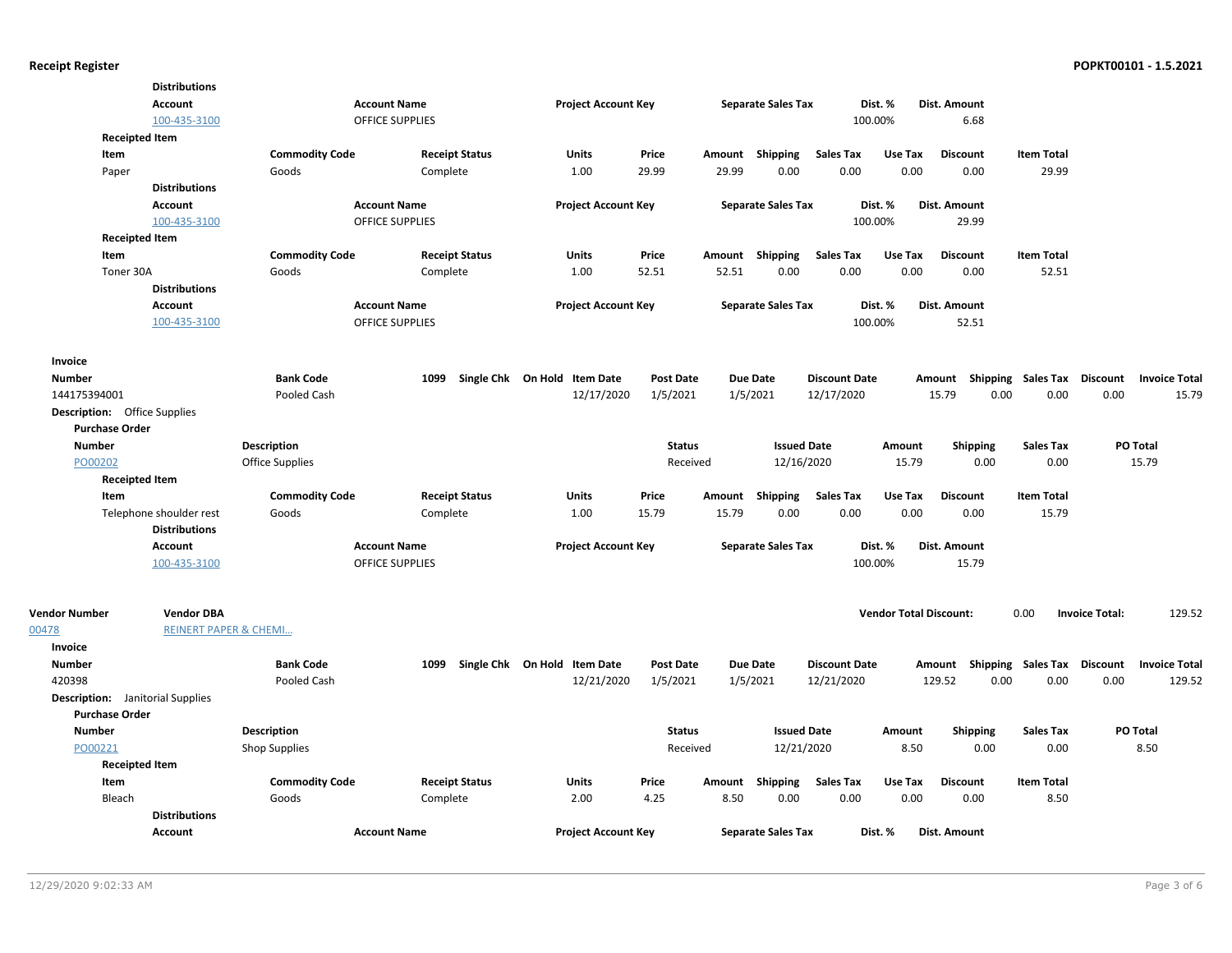| <b>Receipt Register</b> |                                           |                       |                         |                                   |                  |        |                           |                      |                               |                                    |                   | POPKT00101 - 1.5.2021             |
|-------------------------|-------------------------------------------|-----------------------|-------------------------|-----------------------------------|------------------|--------|---------------------------|----------------------|-------------------------------|------------------------------------|-------------------|-----------------------------------|
|                         | 220-622-3400                              |                       | <b>SHOP SUPPLIES</b>    |                                   |                  |        |                           |                      | 100.00%                       | 8.50                               |                   |                                   |
| <b>Purchase Order</b>   |                                           |                       |                         |                                   |                  |        |                           |                      |                               |                                    |                   |                                   |
| <b>Number</b>           |                                           | <b>Description</b>    |                         |                                   | <b>Status</b>    |        | <b>Issued Date</b>        |                      | Amount                        | <b>Shipping</b>                    | <b>Sales Tax</b>  | PO Total                          |
| PO00220                 |                                           | Janitorial Supplies   |                         |                                   | Received         |        | 12/21/2020                |                      | 26.35                         | 0.00                               | 0.00              | 26.35                             |
|                         | <b>Receipted Item</b>                     |                       |                         |                                   |                  |        |                           |                      |                               |                                    |                   |                                   |
| Item                    |                                           | <b>Commodity Code</b> | <b>Receipt Status</b>   | Units                             | Price            | Amount | Shipping                  | <b>Sales Tax</b>     | Use Tax                       | <b>Discount</b>                    | <b>Item Total</b> |                                   |
| Jumbo TP                |                                           | Goods                 | Complete                | 1.00                              | 26.35            | 26.35  | 0.00                      | 0.00                 | 0.00                          | 0.00                               | 26.35             |                                   |
|                         | <b>Distributions</b>                      |                       |                         |                                   |                  |        |                           |                      |                               |                                    |                   |                                   |
|                         | Account                                   |                       | <b>Account Name</b>     | <b>Project Account Key</b>        |                  |        | <b>Separate Sales Tax</b> |                      | Dist. %                       | Dist. Amount                       |                   |                                   |
|                         | 100-513-3320                              |                       | <b>JANITOR SUPPLIES</b> |                                   |                  |        |                           |                      | 100.00%                       | 26.35                              |                   |                                   |
| <b>Purchase Order</b>   |                                           |                       |                         |                                   |                  |        |                           |                      |                               |                                    |                   |                                   |
| <b>Number</b>           |                                           | <b>Description</b>    |                         |                                   | <b>Status</b>    |        | <b>Issued Date</b>        |                      | Amount                        | <b>Shipping</b>                    | <b>Sales Tax</b>  | PO Total                          |
| PO00221                 |                                           | <b>Shop Supplies</b>  |                         |                                   | Received         |        | 12/21/2020                |                      | 30.48                         | 0.00                               | 0.00              | 30.48                             |
|                         | <b>Receipted Item</b>                     |                       |                         |                                   |                  |        |                           |                      |                               |                                    |                   |                                   |
| Item                    |                                           | <b>Commodity Code</b> | <b>Receipt Status</b>   | <b>Units</b>                      | Price            | Amount | Shipping                  | <b>Sales Tax</b>     | Use Tax                       | <b>Discount</b>                    | <b>Item Total</b> |                                   |
| <b>Rest Stop</b>        |                                           | Goods                 | Complete                | 1.00                              | 30.48            | 30.48  | 0.00                      | 0.00                 | 0.00                          | 0.00                               | 30.48             |                                   |
|                         | <b>Distributions</b>                      |                       |                         |                                   |                  |        |                           |                      |                               |                                    |                   |                                   |
|                         | <b>Account</b>                            |                       | <b>Account Name</b>     | <b>Project Account Key</b>        |                  |        | <b>Separate Sales Tax</b> |                      | Dist. %                       | Dist. Amount                       |                   |                                   |
|                         | 220-622-3400                              |                       | <b>SHOP SUPPLIES</b>    |                                   |                  |        |                           |                      | 100.00%                       | 30.48                              |                   |                                   |
| <b>Purchase Order</b>   |                                           |                       |                         |                                   |                  |        |                           |                      |                               |                                    |                   |                                   |
| <b>Number</b>           |                                           | <b>Description</b>    |                         |                                   | <b>Status</b>    |        | <b>Issued Date</b>        |                      | Amount                        | <b>Shipping</b>                    | <b>Sales Tax</b>  | PO Total                          |
| PO00220                 |                                           | Janitorial Supplies   |                         |                                   | Received         |        | 12/21/2020                |                      | 64.19                         | 0.00                               | 0.00              | 64.19                             |
|                         | <b>Receipted Item</b>                     |                       |                         |                                   |                  |        |                           |                      |                               |                                    |                   |                                   |
| Item                    |                                           | <b>Commodity Code</b> | <b>Receipt Status</b>   | Units                             | Price            | Amount | <b>Shipping</b>           | <b>Sales Tax</b>     | Use Tax                       | <b>Discount</b>                    | <b>Item Total</b> |                                   |
| Soap                    |                                           | Goods                 | Complete                | 1.00                              | 39.60            | 39.60  | 0.00                      | 0.00                 | 0.00                          | 0.00                               | 39.60             |                                   |
|                         | <b>Distributions</b>                      |                       |                         |                                   |                  |        |                           |                      |                               |                                    |                   |                                   |
|                         | <b>Account</b>                            |                       | <b>Account Name</b>     | <b>Project Account Key</b>        |                  |        | <b>Separate Sales Tax</b> |                      | Dist. %                       | Dist. Amount                       |                   |                                   |
|                         | 100-513-3320                              |                       | <b>JANITOR SUPPLIES</b> |                                   |                  |        |                           |                      | 100.00%                       | 39.60                              |                   |                                   |
|                         | <b>Receipted Item</b>                     |                       |                         |                                   |                  |        |                           |                      |                               |                                    |                   |                                   |
| Item                    |                                           | <b>Commodity Code</b> | <b>Receipt Status</b>   | Units                             | Price            |        | Amount Shipping           | <b>Sales Tax</b>     | Use Tax                       | <b>Discount</b>                    | <b>Item Total</b> |                                   |
|                         | <b>Urinal Screens</b>                     | Goods                 | Complete                | 1.00                              | 24.59            | 24.59  | 0.00                      | 0.00                 | 0.00                          | 0.00                               | 24.59             |                                   |
|                         | <b>Distributions</b>                      |                       |                         |                                   |                  |        |                           |                      |                               |                                    |                   |                                   |
|                         | <b>Account</b>                            |                       | <b>Account Name</b>     | <b>Project Account Key</b>        |                  |        | <b>Separate Sales Tax</b> |                      | Dist. %                       | Dist. Amount                       |                   |                                   |
|                         | 100-513-3320                              |                       | <b>JANITOR SUPPLIES</b> |                                   |                  |        |                           |                      | 100.00%                       | 24.59                              |                   |                                   |
|                         |                                           |                       |                         |                                   |                  |        |                           |                      |                               |                                    |                   |                                   |
| <b>Vendor Number</b>    | <b>Vendor DBA</b>                         |                       |                         |                                   |                  |        |                           |                      | <b>Vendor Total Discount:</b> |                                    | 0.00              | <b>Invoice Total:</b><br>1,363.16 |
| 00329                   | SCOTT-MERRIMAN, INC.                      |                       |                         |                                   |                  |        |                           |                      |                               |                                    |                   |                                   |
| Invoice                 |                                           |                       |                         |                                   |                  |        |                           |                      |                               |                                    |                   |                                   |
| <b>Number</b>           |                                           | <b>Bank Code</b>      |                         | 1099 Single Chk On Hold Item Date | <b>Post Date</b> |        | <b>Due Date</b>           | <b>Discount Date</b> |                               | Amount Shipping Sales Tax Discount |                   | <b>Invoice Total</b>              |
| 66361                   |                                           | Pooled Cash           |                         | 12/20/2020                        | 1/5/2021         |        | 1/5/2021                  | 12/20/2020           |                               | 1,296.00<br>67.16                  | 0.00              | 0.00<br>1,363.16                  |
|                         | <b>Description:</b> File Folders (Custom) |                       |                         |                                   |                  |        |                           |                      |                               |                                    |                   |                                   |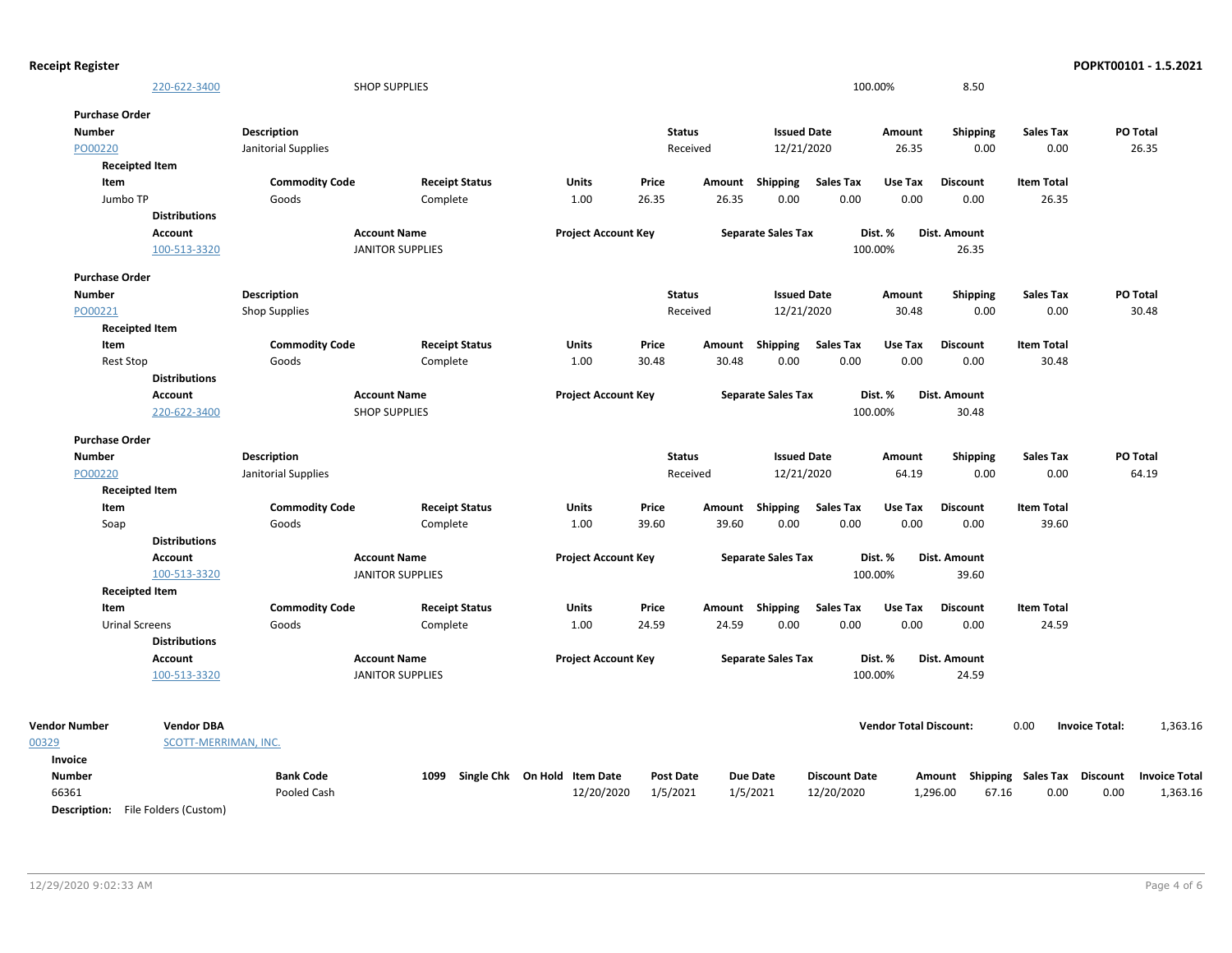| <b>Purchase Order</b>     |                               |                       |                         |                              |                  |          |                           |                      |                               |                     |                             |                       |                      |
|---------------------------|-------------------------------|-----------------------|-------------------------|------------------------------|------------------|----------|---------------------------|----------------------|-------------------------------|---------------------|-----------------------------|-----------------------|----------------------|
| <b>Number</b>             |                               | Description           |                         |                              | <b>Status</b>    |          | <b>Issued Date</b>        |                      | Amount                        | <b>Shipping</b>     | <b>Sales Tax</b>            |                       | PO Total             |
| PO00174                   |                               | File Folders (Custom) |                         |                              | Received         |          | 11/23/2020                |                      | 1,296.00                      | 67.16               | 0.00                        |                       | 1,363.16             |
| <b>Receipted Item</b>     |                               |                       |                         |                              |                  |          |                           |                      |                               |                     |                             |                       |                      |
| Item                      |                               | <b>Commodity Code</b> | <b>Receipt Status</b>   | <b>Units</b>                 | Price            | Amount   | Shipping                  | <b>Sales Tax</b>     | Use Tax                       | <b>Discount</b>     | <b>Item Total</b>           |                       |                      |
|                           | Civil Letter Folders          | Goods                 | Complete                | 1,200.00                     | 0.58             | 696.00   | 67.16                     | 0.00                 | 0.00                          | 0.00                | 763.16                      |                       |                      |
|                           | <b>Distributions</b>          |                       |                         |                              |                  |          |                           |                      |                               |                     |                             |                       |                      |
|                           | <b>Account</b>                |                       | <b>Account Name</b>     | <b>Project Account Key</b>   |                  |          | <b>Separate Sales Tax</b> |                      | Dist. %                       | <b>Dist. Amount</b> |                             |                       |                      |
|                           | 100-403-4350                  |                       | PRINTING                |                              |                  |          |                           |                      | 100.00%                       | 763.16              |                             |                       |                      |
| <b>Receipted Item</b>     |                               |                       |                         |                              |                  |          |                           |                      |                               |                     |                             |                       |                      |
| Item                      |                               | <b>Commodity Code</b> | <b>Receipt Status</b>   | <b>Units</b>                 | Price            |          | Amount Shipping           | <b>Sales Tax</b>     | Use Tax                       | <b>Discount</b>     | <b>Item Total</b>           |                       |                      |
|                           | <b>Criminal Legal Size</b>    | Goods                 | Complete                | 1,000.00                     | 0.60             | 600.00   | 0.00                      | 0.00                 | 0.00                          | 0.00                | 600.00                      |                       |                      |
|                           | <b>Distributions</b>          |                       |                         |                              |                  |          |                           |                      |                               |                     |                             |                       |                      |
|                           | Account                       |                       | <b>Account Name</b>     | <b>Project Account Key</b>   |                  |          | <b>Separate Sales Tax</b> |                      | Dist. %                       | Dist. Amount        |                             |                       |                      |
|                           | 100-403-4350                  |                       | PRINTING                |                              |                  |          |                           |                      | 100.00%                       | 600.00              |                             |                       |                      |
| <b>Vendor Number</b>      | <b>Vendor DBA</b>             |                       |                         |                              |                  |          |                           |                      | <b>Vendor Total Discount:</b> |                     | 0.00                        | <b>Invoice Total:</b> | 1,340.96             |
| 00596                     | SOUTHERN TIRE MART, LLC       |                       |                         |                              |                  |          |                           |                      |                               |                     |                             |                       |                      |
| Invoice                   |                               |                       |                         |                              |                  |          |                           |                      |                               |                     |                             |                       |                      |
| <b>Number</b>             |                               | <b>Bank Code</b>      | 1099                    | Single Chk On Hold Item Date | <b>Post Date</b> |          | <b>Due Date</b>           | <b>Discount Date</b> |                               | Amount              | Shipping Sales Tax Discount |                       | <b>Invoice Total</b> |
| 4170028669                |                               | Pooled Cash           |                         | 12/16/2020                   | 1/5/2021         |          | 1/5/2021                  | 12/16/2020           |                               | 1,340.96<br>0.00    | 0.00                        | 0.00                  | 1,340.96             |
| <b>Description:</b> Tires |                               |                       |                         |                              |                  |          |                           |                      |                               |                     |                             |                       |                      |
| <b>Purchase Order</b>     |                               |                       |                         |                              |                  |          |                           |                      |                               |                     |                             |                       |                      |
| <b>Number</b>             |                               | <b>Description</b>    |                         |                              | <b>Status</b>    |          | <b>Issued Date</b>        |                      | Amount                        | Shipping            | <b>Sales Tax</b>            |                       | PO Total             |
| PO00222                   |                               | <b>Tires</b>          |                         |                              | Received         |          | 12/21/2020                |                      | 1,340.96                      | 0.00                | 0.00                        |                       | 1,340.96             |
| <b>Receipted Item</b>     |                               |                       |                         |                              |                  |          |                           |                      |                               |                     |                             |                       |                      |
| Item                      |                               | <b>Commodity Code</b> | <b>Receipt Status</b>   | <b>Units</b>                 | Price            | Amount   | Shipping                  | <b>Sales Tax</b>     | Use Tax                       | <b>Discount</b>     | <b>Item Total</b>           |                       |                      |
|                           | 18.4-34 FS SAT II 23 RI 8P TL | Goods                 | Complete                | 2.00                         | 670.48           | 1,340.96 | 0.00                      | 0.00                 | 0.00                          | 0.00                | 1,340.96                    |                       |                      |
|                           | <b>Distributions</b>          |                       |                         |                              |                  |          |                           |                      |                               |                     |                             |                       |                      |
|                           | Account                       |                       | <b>Account Name</b>     | <b>Project Account Key</b>   |                  |          | <b>Separate Sales Tax</b> |                      | Dist. %                       | Dist. Amount        |                             |                       |                      |
|                           | 220-622-4590                  |                       | R&M MACH. TIRES & TUBES |                              |                  |          |                           |                      | 100.00%                       | 1,340.96            |                             |                       |                      |
|                           |                               |                       |                         |                              |                  |          |                           |                      |                               |                     |                             |                       |                      |

### **Packet Totals**

| <b>Vendors:</b> | Invoices: | Purchas<br>e Orders: | Amount: 3.854.98<br>the contract of the contract of the contract of the contract of the contract of the contract of the contract of | Shipping: 72.1. | $\textsf{Tax: } 0.00$ | Discount: 0.00 | <b>Total Amount: 3.927.13</b> |
|-----------------|-----------|----------------------|-------------------------------------------------------------------------------------------------------------------------------------|-----------------|-----------------------|----------------|-------------------------------|
|-----------------|-----------|----------------------|-------------------------------------------------------------------------------------------------------------------------------------|-----------------|-----------------------|----------------|-------------------------------|